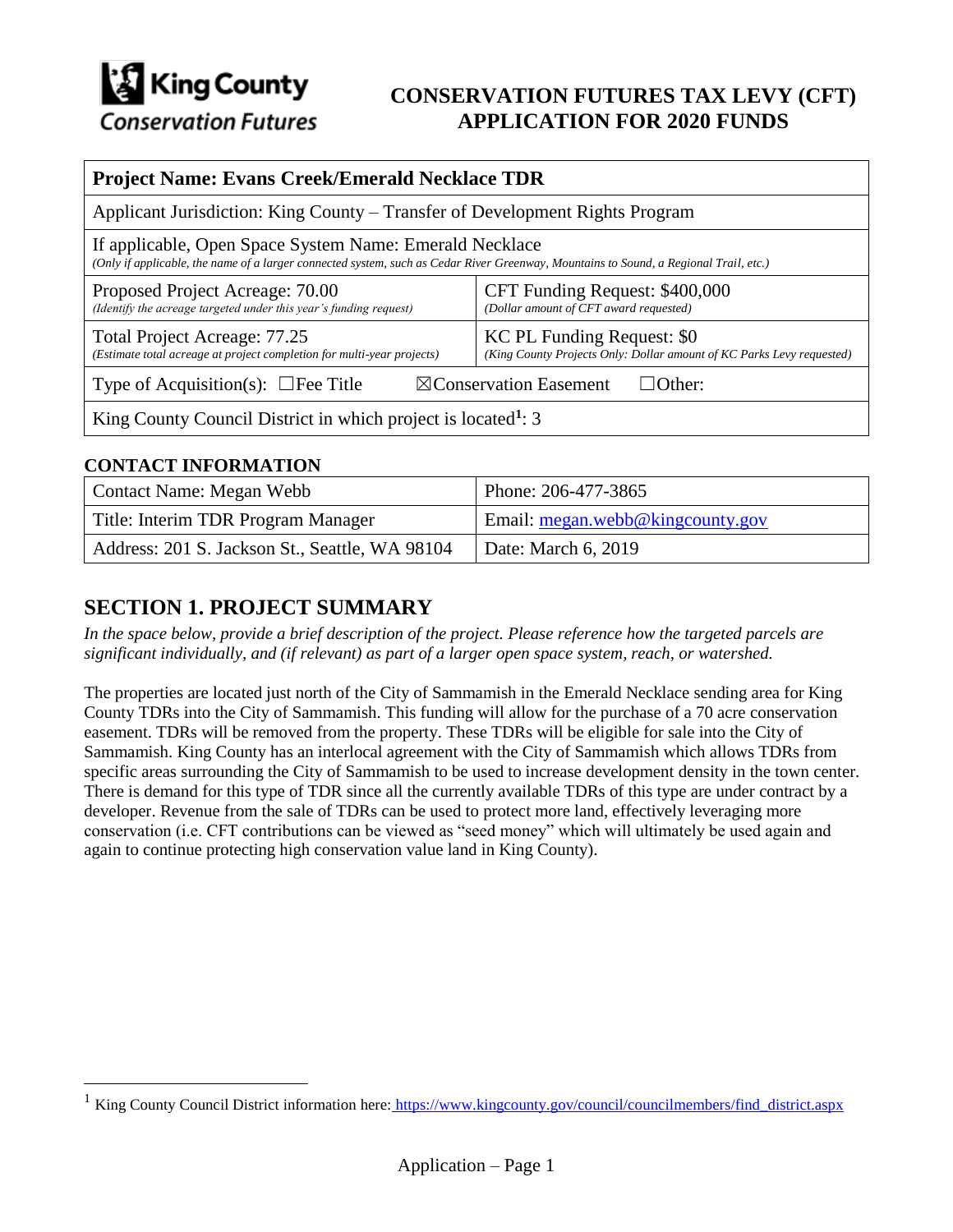# **SECTION 2. OPEN SPACE RESOURCES**

*Before answering Sections 2 & 3, please review "King County Conservation Futures (CFT) Application Evaluation Criteria." Please mark the checkbox for each criterion that applies to the parcels that are current funding targets. Then briefly describe in the space below how the proposed acquisition satisfies each marked criterion. Consider, if applicable, both the landscape and individual parcel level.*

- 
- 
- 
- 
- 
- $\boxtimes$  A. Wildlife habitat or rare plant reserve  $\Box$  F. Urban passive-use natural area/greenbelt
- $\boxtimes$  B. Salmon habitat and aquatic resources  $\Box$  G. Park/open space or natural corridor addition
- $\boxtimes$  C. Scenic resources  $\Box$  H. Passive recreation opportunity/unmet needs
- ☒ D. Community separator ☐ I. Equity/opportunity area projects that seek to redress  $\Box$  E. Historic/cultural resources historic disparities in access to open space

**Wildlife habitat:** Further protection of wetlands and riparian corridors along Evans Creek support high quality wildlife and salmon habitat. Evans Creek runs through the property. A King County mapped category 1 wetland is located on the property. High quality wetlands, located so close to urban areas are rare and difficult to replace. High quality wetland complexes such as the one located on the property provides habitat for red tailed hawks (Buteo jamaicensis), great blue heron (Ardrea herodias) and a variety of waterfowl. Due to the size of the property, it may also support large mammals such as black bear, bobcat, elk and red fox.

**Salmon Habitat and Aquatic Resources:** Evans Creek is a sub-basin of the Bear Creek Basin that supports Chinook salmon. Evans Creek supports multiple fish species including coastal resident cutthroat, Chinook, sockeye and coho salmon, and steelhead trout.

**Scenic Resources:** The Emerald Necklace is within the Mountains to Sound Greenway and protecting land through easements within this area is consistent with Mountain to Sound Greenway's goal of protecting open space lands within the Mountains to Sound Greenway boundary.

**Community Separator:** This property will contribute to achieving the Emerald Necklace, which is the vision of a continuous greenbelt, urban separator and in some places a trail corridor encircling the City of Sammamish.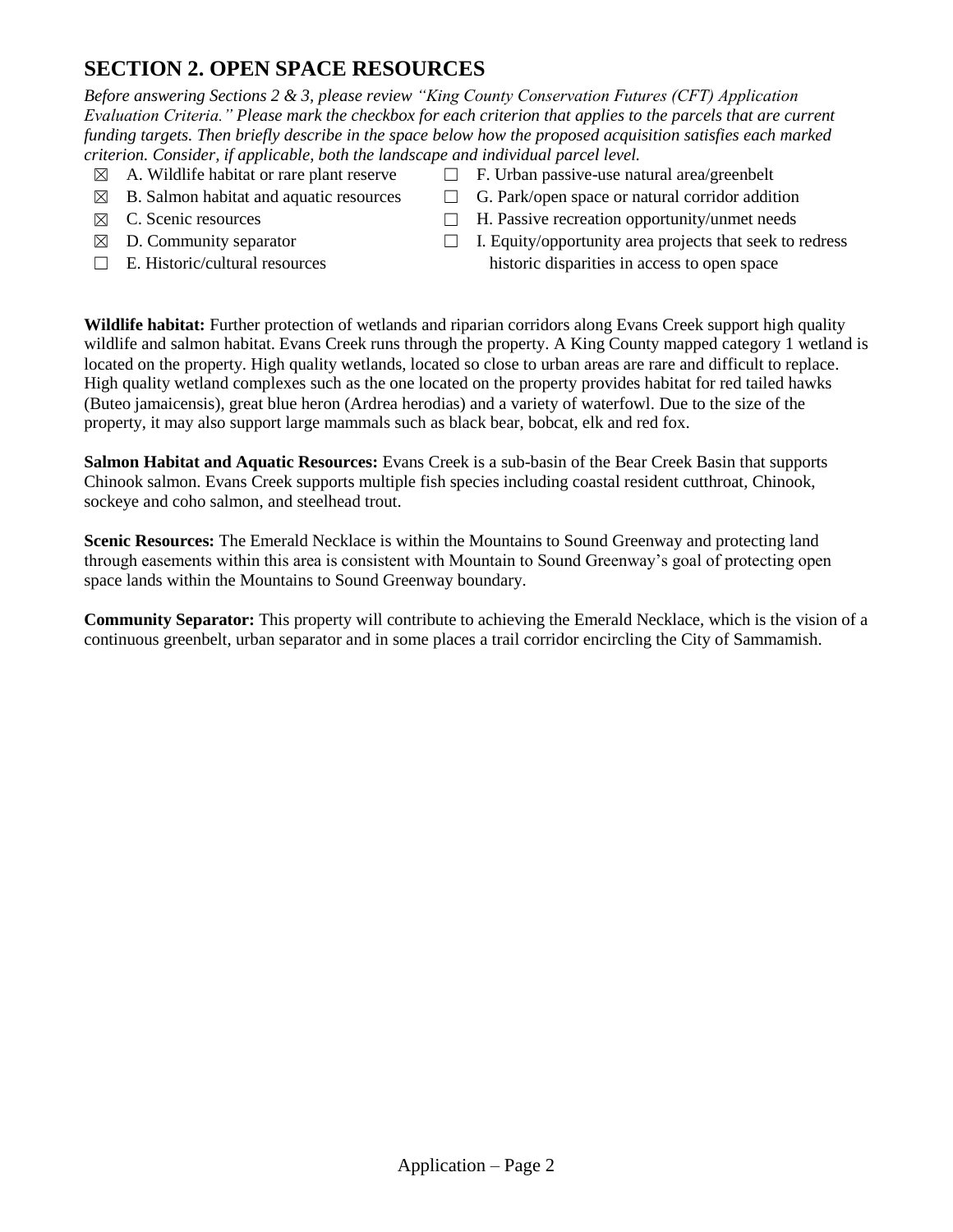# **SECTION 3. ADDITIONAL FACTORS**

*Please mark the checkbox for each criterion that applies to the parcels that are the current funding targets. Then briefly describe in the space below how the proposed acquisition satisfies each marked criterion.*

- □ A. Educational/interpretive opportunity
- $\Box$  B. Threat of loss of open space resources
- $\boxtimes$  C. Feasibility: Ownership complexity/willing seller(s)/community support
- $\boxtimes$  D. Describe any public or private partnerships that will enhance this project
- $\boxtimes$  E. Is the property identified in an adopted park, open space, comprehensive, or community plan?
- $\boxtimes$  F. Transferable Development Rights (TDR) participation

**C. Feasibility:** The landowner is willing to sell an easement. The easement acquisition is currently being appraised by King County.

**D. Partnerships:** This project will further advance the partnership agreement that King County and the City of Sammamish have entered into to allow development rights from the Emerald Necklace sending site to be transferred and sold into the Sammamish Town Center. In total, 75 development rights will be permitted into the City to allow greater urban density.

**E. Existing Plans:** Evans Creek is identified in the WRIA 8 Salmon Recovery Plan as a tier 2 area. For salmon restoration, tier 2 areas are secondary priority, but contribute to the overall spatial diversity of salmon populations in the watershed. The WRIA 8 Salmon Recovery Plan also highlights the importance of protecting existing wetland in the Evans Creek Basin. The property is included in the TDR sending site area identified in an interlocal agreement between the City of Sammamish and King County. In this agreement, the City of Sammamish identified a geographic area (the Emerald Necklace) where it would like to see permanent protection through conservation easements obtained by the TDR Program.

**F. Transferable Development Rights participation:** As described in the partnerships section, the project furthers TDR Program goals and will provide TDRs that can be sold into the City of Sammamish.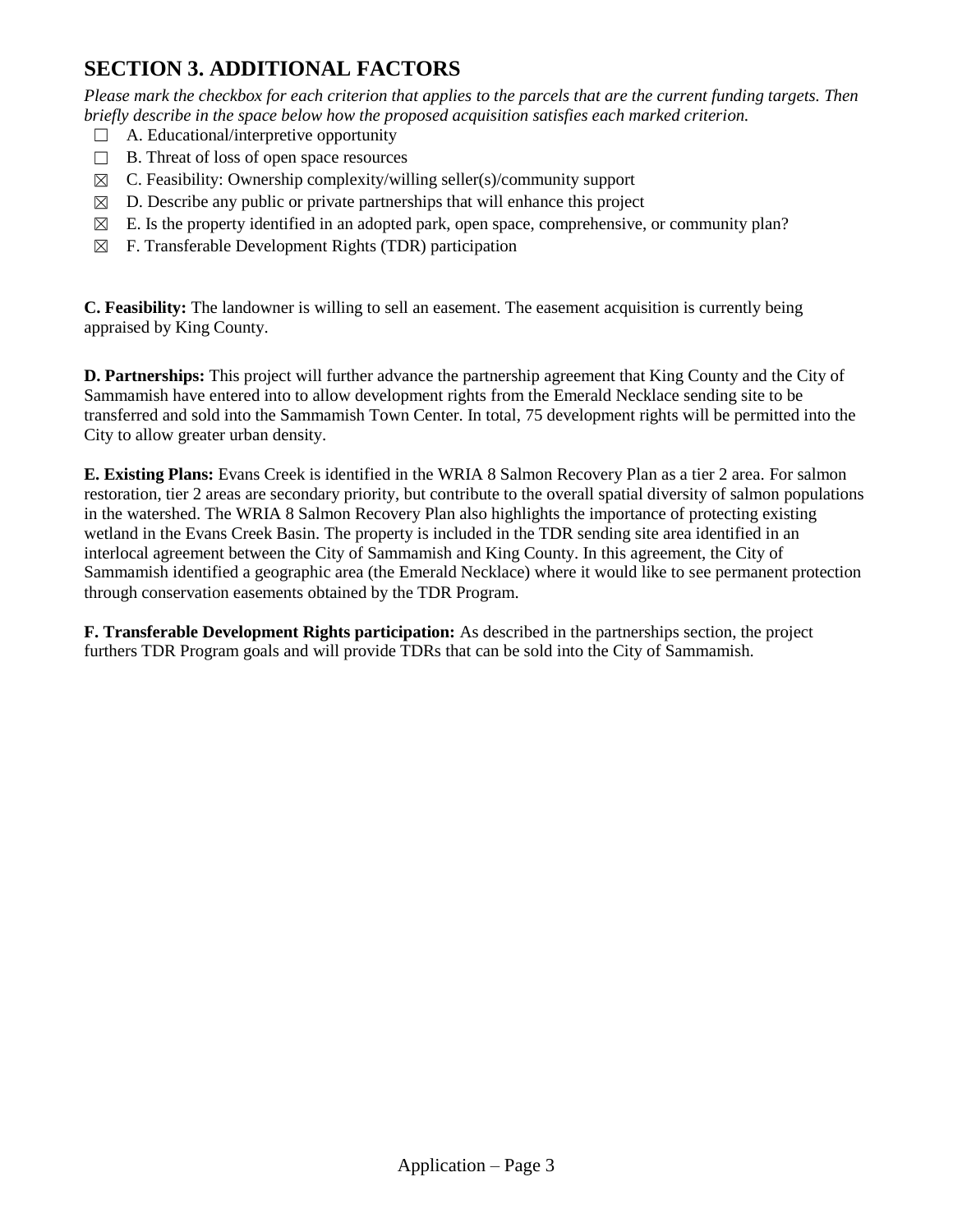### **SECTION 4. PARCEL DETAILS**

- A. Please provide information about the parcels that are current and future funding targets.
	- **i. Parcels that are Current Funding Targets** i.e., those parcels which would be acquired with requested funding, shown in red on your maps. Find this information on Assessor's Report/Property Details accessed through King County iMAP [\(https://gismaps.kingcounty.gov/iMap/\)](https://gismaps.kingcounty.gov/iMap/). Add more rows if needed.

| <b>Parcel</b><br><b>Number</b><br>(do not use)<br>hyphen, e.g., |         |                 | Assessor's<br>"Appraised<br>Land | Assessor's<br>"Appraised<br><b>Improvements</b> | <b>Estimated Cost</b><br>to Purchase<br><b>Desired Property</b> | <b>Property</b><br><b>Interest</b><br><b>Sought</b> (fee,<br>easement, or |
|-----------------------------------------------------------------|---------|-----------------|----------------------------------|-------------------------------------------------|-----------------------------------------------------------------|---------------------------------------------------------------------------|
| 1234567890)                                                     | Acreage | $\rm{Zoning}^2$ | Value" <sup>3</sup>              | Value"                                          | <b>Interest</b>                                                 | TBD)                                                                      |
| 2225069073                                                      | 70.00   | $RA-10$         | \$396,000                        | \$0                                             | \$400,000                                                       | Easement                                                                  |

**ii. Future Funding Targets** - i.e., those parcels shown in yellow on your maps. Please list the parcel numbers here (no additional information needed):

1625069096

B. How did you estimate the cost to purchase parcels? (e.g., appraisal, estimate from assessor's values, etc).

The cost to purchase the easement is estimated based on a percentage of the assessor's appraised value plus estimated appraisal and acquisition costs.

C. Are any parcels are enrolled in the Current Use Taxation program (a voluntary conservation program)? **<sup>4</sup>**

No.

 $\overline{a}$ 

<sup>&</sup>lt;sup>2</sup> Please explain what the zoning designation means if you don't think it would be evident to the committee.

<sup>&</sup>lt;sup>3</sup> Parcels enrolled in Current Use Taxation for "Forestry" may not have a valid "appraised land value" or acreage.

<sup>4</sup> Visi[t www.kingcounty.gov/incentives,](http://www.kingcounty.gov/incentives) and use the "Interactive Map" to check enrollment for your target parcel(s).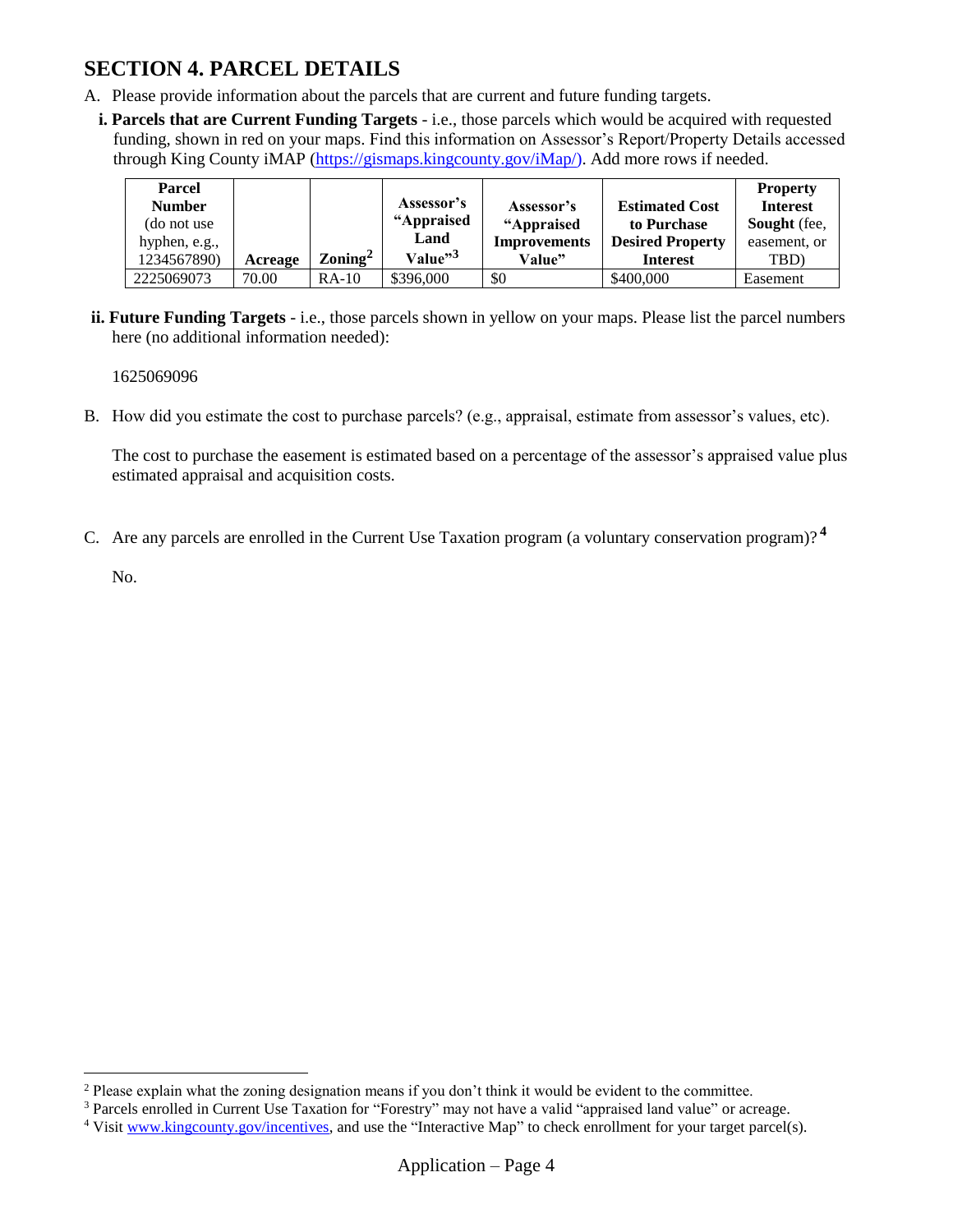### **SECTION 5. PROPERTY USE, STEWARDSHIP, AND MAINTENANCE**

A. What is the intended future use of the property (e.g., passive recreation, habitat restoration, timber management, agricultural production)? Will this land be available for public use?

The intention is for the land to remain in private ownership for use as open space, with the existing wetland and aquatic resources protected, i.e. while public use may not be a component of this proposal, successful implementation would result in significant public benefit. A trail easement for passive public use will also be explored with the landowner.

B. How will the property be stewarded and maintained, and using what funding? Does the property lend itself to volunteer stewardship opportunities or community participation?

The property will remain in private ownership.

C. What are the biggest challenges you anticipate in managing this site?

There are no anticipated challenges. The land protected by TDR easements will remain in private ownership. Any future challenge would be due to compliance with the easement language.

D. Will you be purchasing and demolishing any structures on the target parcel(s)? Explain why this is necessary.

No, there are no structures on the property.

E. Do you intend to reserve any part of the site for non-CFT-eligible activities, such as more intensive recreation or retaining a structure on a fee purchase? (Funds used for that purchase can't count as CFT match.)

No.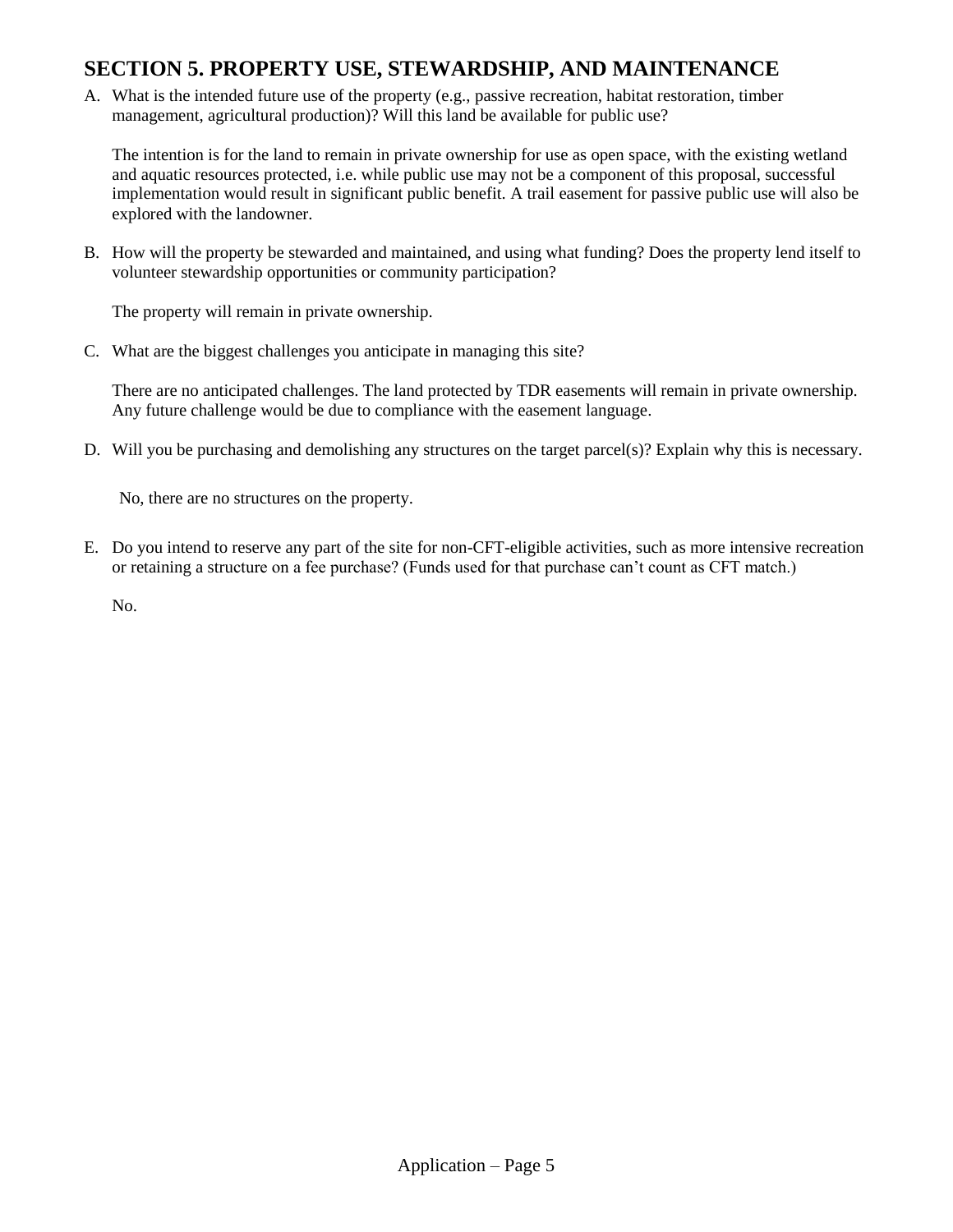#### **SECTION 6. PROJECT BUDGET**

*Please provide budget information for the parcels that are the current funding targets.*

#### **FUNDING REQUEST**

|                                                       | <b>REQUESTED AMOUNT</b> |
|-------------------------------------------------------|-------------------------|
| <b>CFT Funding Request</b>                            | \$400,000               |
| KC Parks Levy (PL) Request (for county projects only) | \$0                     |
| <b>Total Funding Request</b>                          | \$400,000               |

#### **TOTAL CFT PROJECT COSTS**

| PROJECT COSTS                                                | ESTIMATED DOLLAR AMOUNT OR RANGE                 |
|--------------------------------------------------------------|--------------------------------------------------|
| Total property interest value                                | \$365,000                                        |
| Title and appraisal work                                     | \$15,000                                         |
| Closing, fees, taxes                                         | \$5,000                                          |
| <b>Relocation costs</b>                                      | <b>NA</b>                                        |
| Hazardous waste reports                                      | \$0                                              |
| Directly related staff, administration and legal costs       | \$15,000                                         |
| Only if applicable: Value of land used as match <sup>5</sup> | \$400,000 (this is TDR spent at Soaring Eagle on |
|                                                              | 2017 acquisitions, not previously used as match) |
| <b>Total Estimated Project Costs</b>                         | \$800,000                                        |

#### **FUNDING/MATCH TABLE**

 $\overline{a}$ 

*Please document the sources of match that you have secured, or intend to seek, towards the parcels that are the current funding targets. If you don't yet have match secured, please note how you plan to obtain it. If you seek a match waiver (based on equity/opportunity area determination), please write "Match Waiver Requested" in table below and complete Supplemental Form #1: Equity/Opportunity Area Determination.*

| <b>CFT FUNDING</b>                       | <b>Date Funding Secured</b>     | <b>Dollar Amount</b>       |  |
|------------------------------------------|---------------------------------|----------------------------|--|
| <b>CFT Funding Request</b>               | N/A                             | \$400,000                  |  |
| <b>Past CFT Funding Available</b>        | N/A                             | N/A                        |  |
| (i.e., funds remaining from past awards, |                                 |                            |  |
| to be spent on current target parcels)   |                                 |                            |  |
| <b>MATCH FUNDING SECURED</b>             | <b>Date Funding Secured</b>     | <b>Dollar Amount</b>       |  |
| Sources/Status:                          |                                 |                            |  |
| TDR spent at Soaring Eagle on 2017       |                                 |                            |  |
| acquisitions                             | 2017                            | $$400,000$ (already spent) |  |
|                                          |                                 |                            |  |
| <b>MATCH FUNDING STILL SOUGHT</b>        | <b>Date Funding Anticipated</b> | <b>Dollar Amount</b>       |  |
| Sources/ Plan to obtain match?:          |                                 |                            |  |
|                                          |                                 |                            |  |
|                                          |                                 |                            |  |

 $<sup>5</sup>$  If you are providing cash match, ignore this instruction. If your match consists of a land trade or the cash value of recent</sup> open space purchases, please reflect the match property's estimated value in the "Value of land used as match" row. Your "Total Estimated Project Costs" will include this match property's estimated value.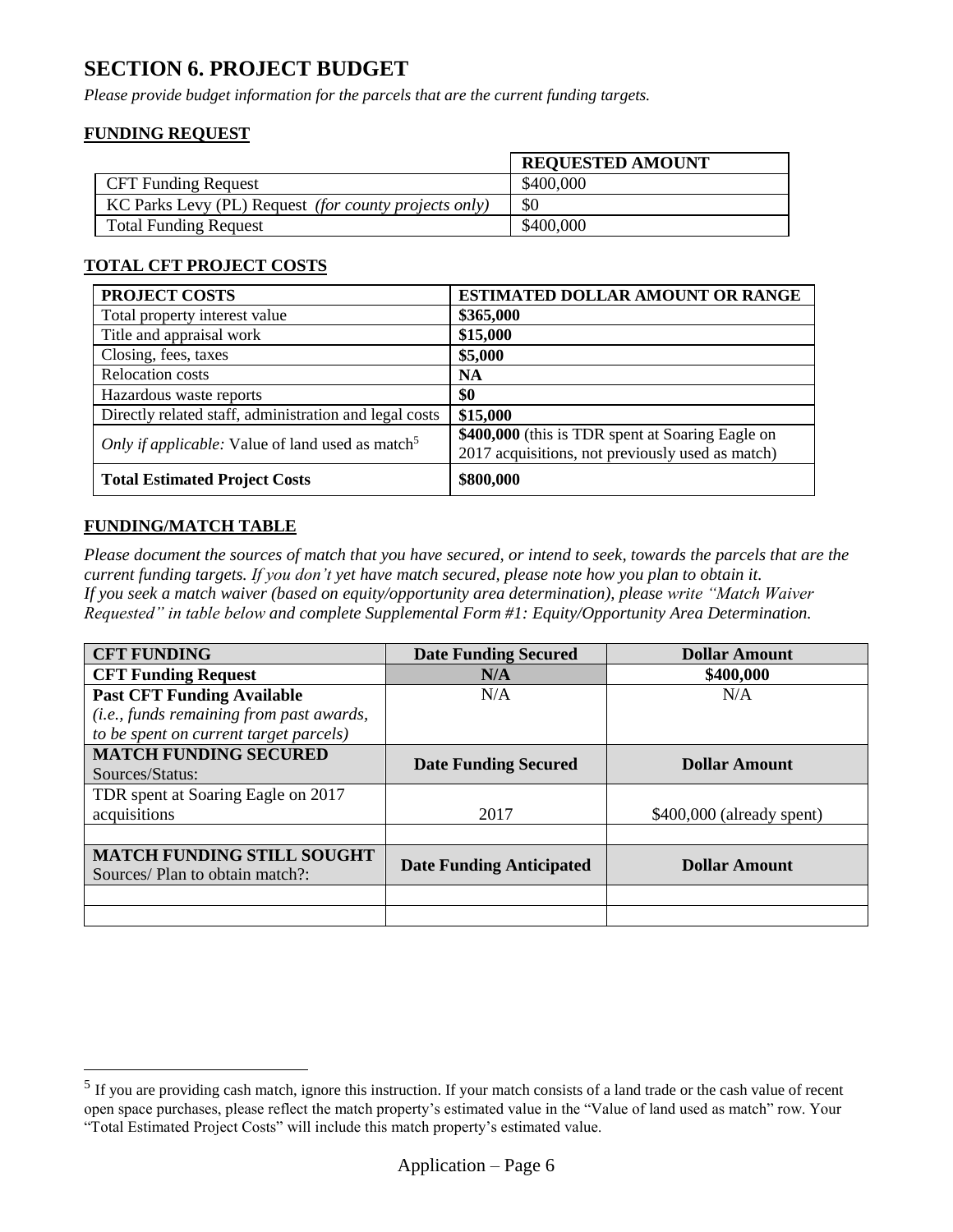# **SECTION 7. BOND FUNDING POTENTIAL (SPECIAL SECTION FOR 2019)**

*Projects applying in 2019 may be able to qualify for bond-backed Conservation Futures funds, in addition to annual awards. Criteria A through D below are factors that may make projects most competitive for bond funding. Mark the checkbox for each criterion that applies to the parcels that are the current funding targets, and briefly describe in the space below how the proposed acquisition satisfies each marked criterion. Please note, if necessary, whether certain parcels in your scope meet the criteria, but other parcels in your scope do not.* 

- $\boxtimes$  A. Acquisition can occur in late 2019 or soon thereafter
- $\boxtimes$  B. Transaction is highly likely to be successful
- $\boxtimes$  C. Match is secured
- □ D. Property acquired in fee will not be leased or sold for private benefit (i.e., leased to a private party or surplused. Note that acquisition of conservation easements, TDR easements, farm covenants where underlying fee remains in private ownership is generally acceptable.)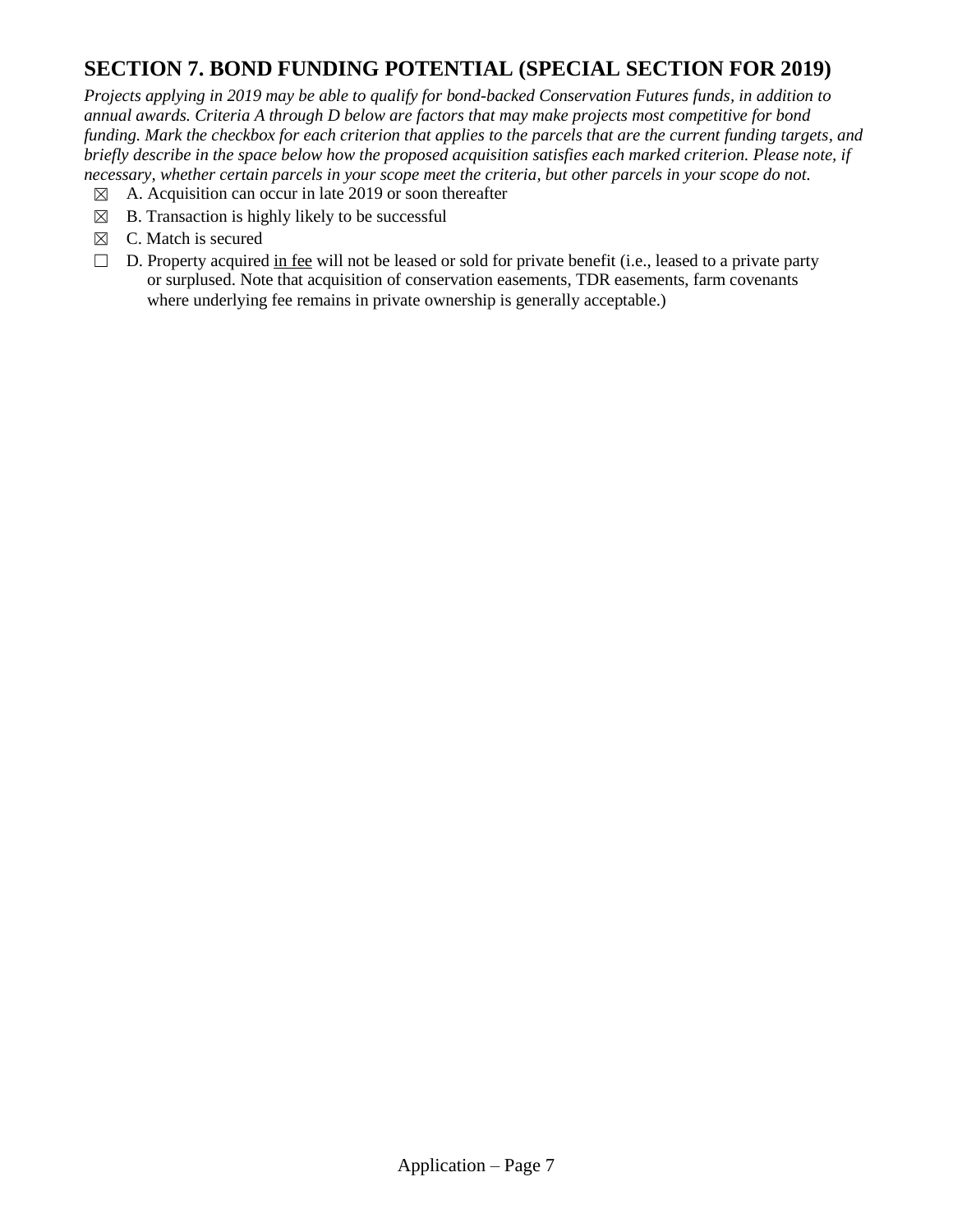Page Intentionally Left Blank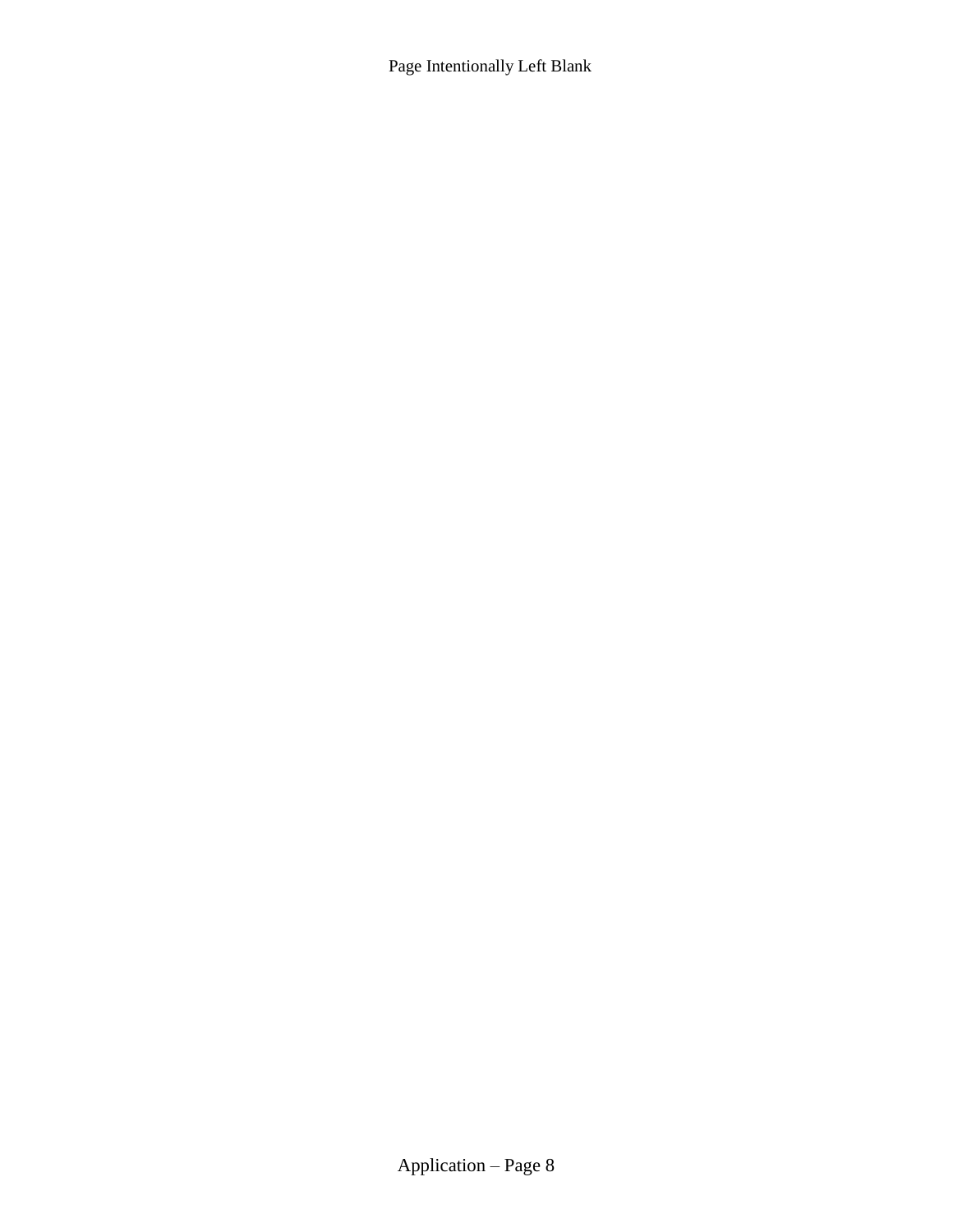# **Evans Creek Vicinity Map for CFT Application (March 2019)**

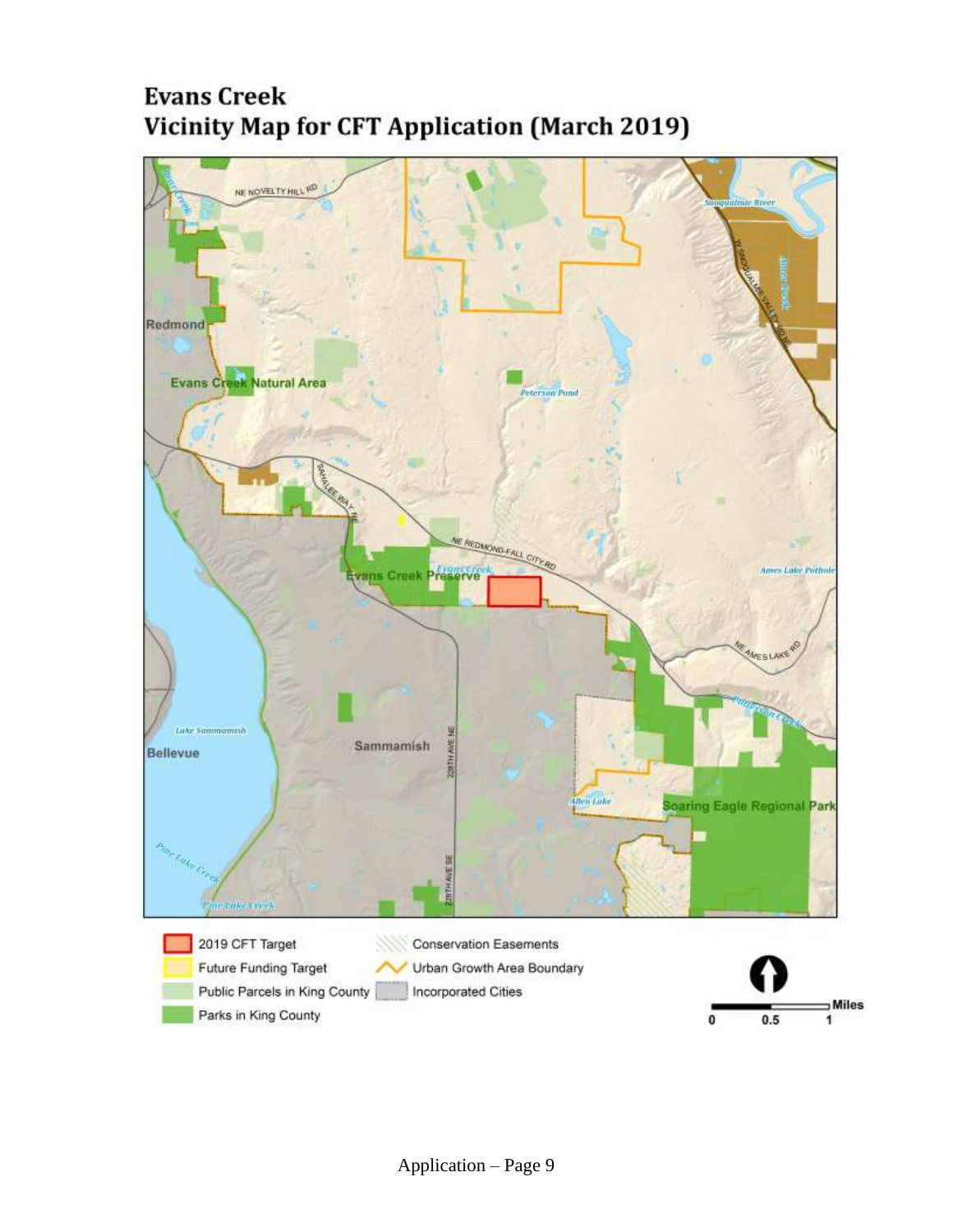Page Intentionally Left Blank